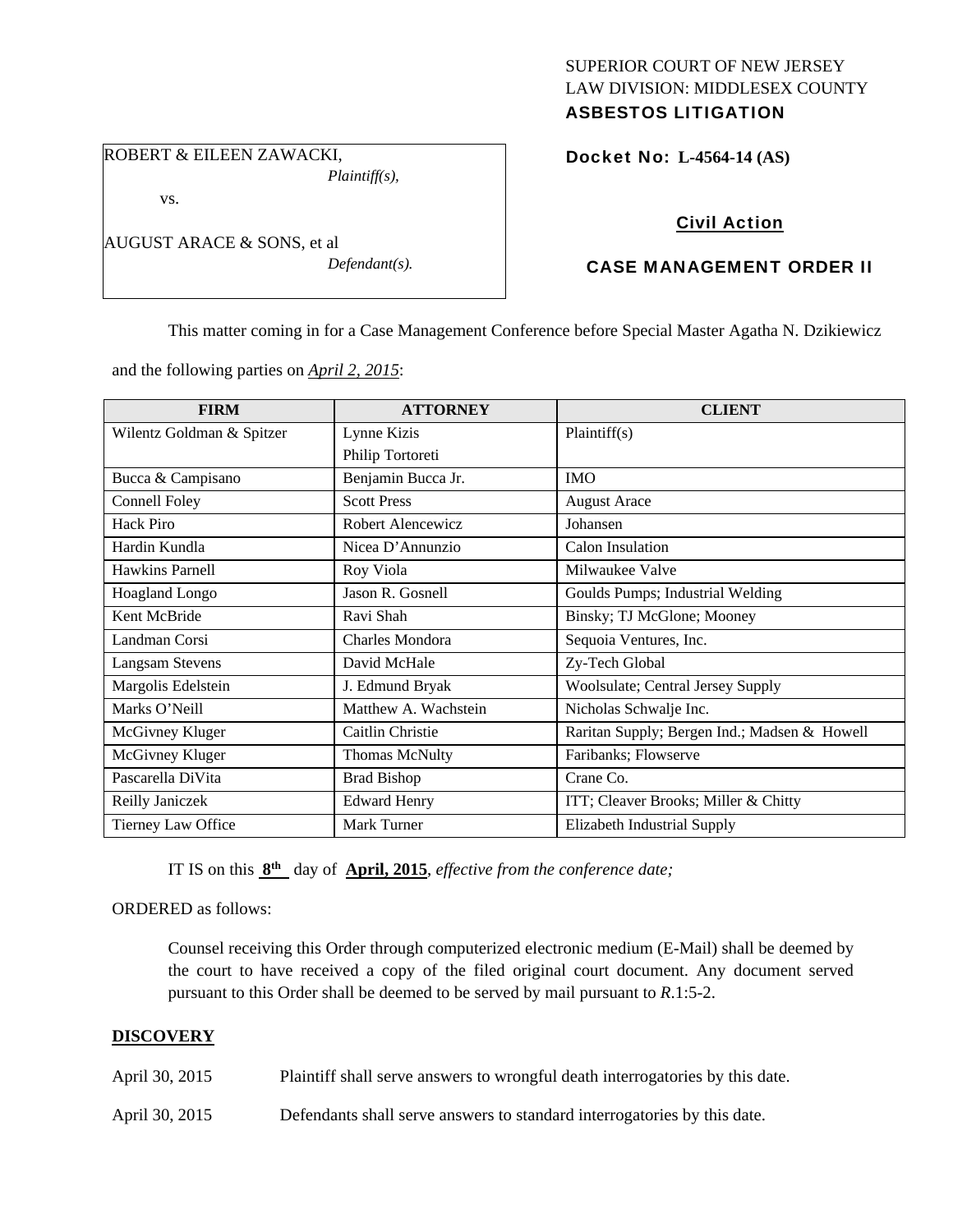| May 15, 2015  | Plaintiff shall propound supplemental interrogatories and document requests by<br>this date.                                                                                                                |
|---------------|-------------------------------------------------------------------------------------------------------------------------------------------------------------------------------------------------------------|
| June 15, 2015 | Defendants shall serve answers to supplemental interrogatories and document<br>requests by this date.                                                                                                       |
| May 15, 2015  | Defendants shall propound supplemental interrogatories and document requests by<br>this date.                                                                                                               |
| June 15, 2015 | Plaintiff shall serve answers to supplemental interrogatories and document requests<br>by this date.                                                                                                        |
| June 30, 2015 | Fact discovery, including depositions, shall be completed by this date. Plaintiff's<br>counsel shall contact the Special Master within one week of this deadline if all fact<br>discovery is not completed. |
| June 30, 2015 | Depositions of corporate representatives shall be completed by this date.                                                                                                                                   |

# **EARLY SETTLEMENT**

July 15, 2015 Settlement demands shall be served on all counsel and the Special Master by this date.

# **SUMMARY JUDGMENT MOTION PRACTICE**

- July 24, 2015 Summary judgment motions shall be filed no later than this date.
- August 21, 2015 Last return date for summary judgment motions.

### **MEDICAL DEFENSE**

- June 2, 2015 Plaintiff shall serve medical expert reports by this date.
- June 2, 2015 Plaintiff is to arrange for the transfer of pathology specimens and x-rays, if any, by this date.

September 15, 2015 Defendants shall identify its medical experts and serve medical expert reports, if any, by this date. **In addition, defendants shall notify plaintiff's counsel (as well as all counsel of record) of a joinder in an expert medical defense by this date.** 

### **LIABILITY EXPERT REPORTS**

- July 2, 2015 Plaintiff shall identify its liability experts and serve liability expert reports or a certified expert statement by this date or waive any opportunity to rely on liability expert testimony.
- September 15, 2015 Defendants shall identify its liability experts and serve liability expert reports, if any, by this date or waive any opportunity to rely on liability expert testimony.

\_\_\_\_\_\_\_\_\_\_\_\_\_\_\_\_\_\_\_\_\_\_\_\_\_\_\_\_\_\_\_\_\_\_\_\_\_\_\_\_\_\_\_\_\_\_\_\_\_\_\_\_\_\_\_\_\_\_\_\_\_\_\_\_\_\_\_\_\_\_\_\_\_\_\_\_\_\_\_\_\_\_\_\_\_\_\_\_\_\_\_\_\_\_\_\_\_\_\_\_\_\_\_\_\_\_\_\_\_\_